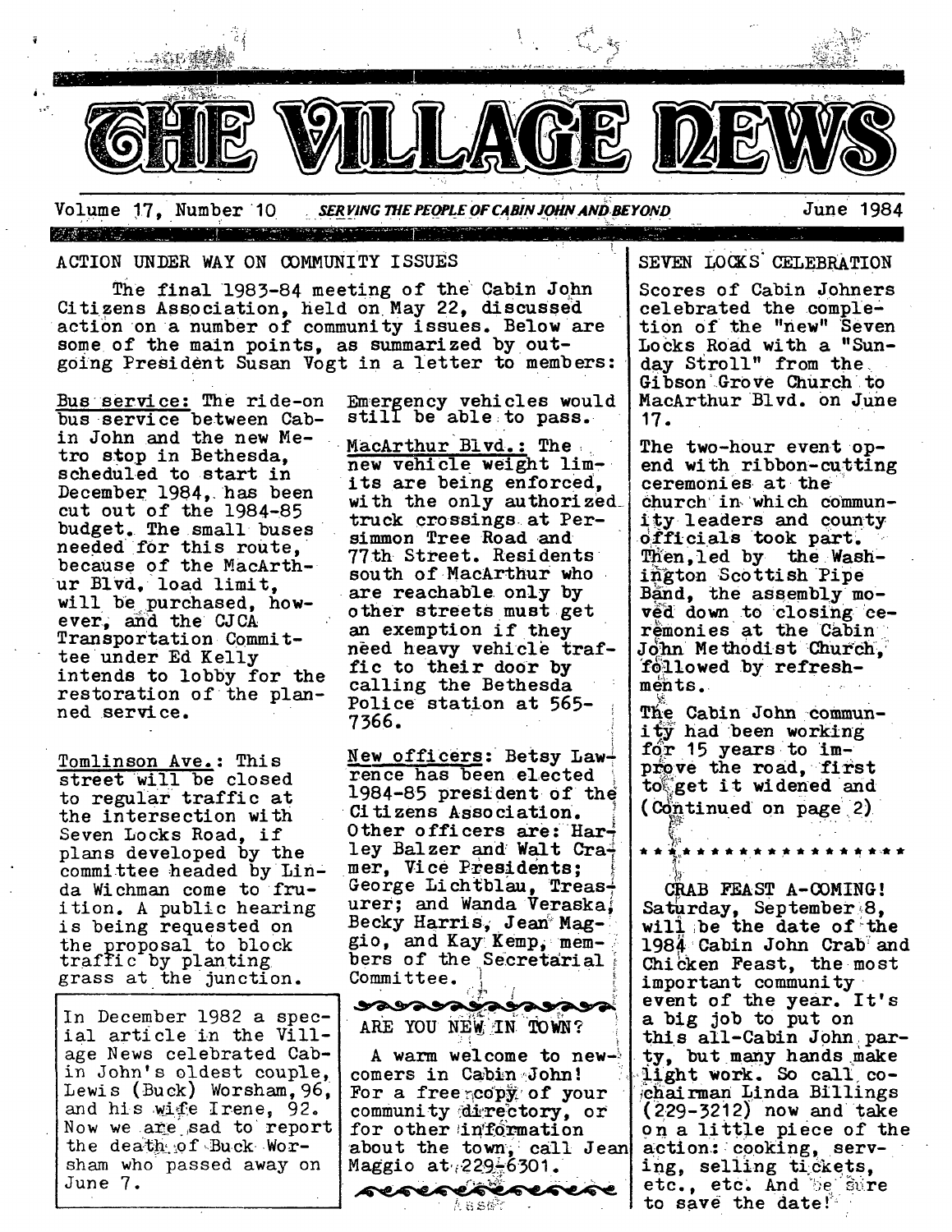~ LETTERS  $\mathbf{x}$ FROM OUR READERS

1 .......................

To the Editor:

On the subject of a clean Cabin John, thanks from all of us are due to Lillian Hillman and her sister Frances Price of Riverside Avenue.

Daily they stroll with their dogs down the Mac-Arthur Blvd. bike path. Each is armed with a large bag. A picnic? A dog treat? No. It is full of trash they encounter on their walk. When I stopped one day **to ask their** names and say "thank you", Ms. **Hillman** explained away the trash collecting with "I'm from New York, you see". Well, I don't **Cabin John sure**  has a big head start over New york but we're very proud to have such **fine** residents.

--. Mary Vinton

(Continued from page 1) straightened and graded, and then to get it aligned to preserve the homes and property on the west side. The original county plan would have widened the road to the west, but citizen ~protest, which culminated in a march down the road in a snowstorm in January 1979, led to changes and the use of park land on the east side.

Taking part in the June 17 event were Robert McGarry, head of the County Transportation Dept., State Delegate Constance Morella, former Delegate Robin Ficker, and County Council member Neal Potter. Chairman of the event was Ed Clark.

# OF TRASH AND TREASURES

I

By Barbara and Reed Martin

Friday, May 11, was the Big Trash Day. Advertised in the Village News, eagerly welcomed by householders who wanted to get rid of all those cumbersome items disdained by the regular trashment. "Must be at curbside before 7 a.m." said the notice. "Quarterly pickup."

But wait' For those who see opportunity in every dumpster, Big Trash Day is a chance to prove it's just as blessed to receive as to give.  $\overline{S_0}$  -- we were up at dawn, and off to make the rounds by six. Here, in a Village News exclusive, are the results of our team's working survey.

Statistics on Cabin John's first-in-a-longtime official Cleanup Day: curbside piles--78; most popular throwaways--folding lawn chairs; second place tie: tires, carpets; thirs place tie: children's bikes, games. Honorable mention: power-saw tables, mop handles, and old mailboxes.

Nearly every street (and we hit every one) had at least one stash of intriguing articles. An exception was MacArthur Park; perhaps those householders haven't been moved in long enough to have appropriate throwaways. Appropriate means you hung on to it all this time because you knew you would have a use for it, and now you finally admit you never will. Since MacArthur Park is only two years old, maybe no one has reached that point of resignation.

Last-minute householders were carting things out to the street and cheerfully hailed us as we scavenged. "Glad to have somebody use it."

We had very little competition in our search-and-save project. A diaper-delivery truck driver was measuring sizes and treads on tires. "I think this is just what I need," he told us. "Do I have to be a Cabin John resident to qualify?" We assured him he was welcome to salvage whatever he wanted, that the official United Disposal truck would be along very soon.

Lawnmowers were in short supply -- only two, and those in hopeless condition. In years past - and in other "collection districts" -- lawnmowers were a frequent item. But since the price of a mower has climbed impressively in the past couple of years, people seem to be thinking repair rather than throw away. Read the signs of the economy in trash piles.

We brought home an IBM electric typewriter, astonished that such a valuable item was no longer wanted. But later that week, a trip to the typewriter repair shop explained it. "That's an Executive, proportional type model," said the expert. "The machine works okay, but trying to (Continued on page 3)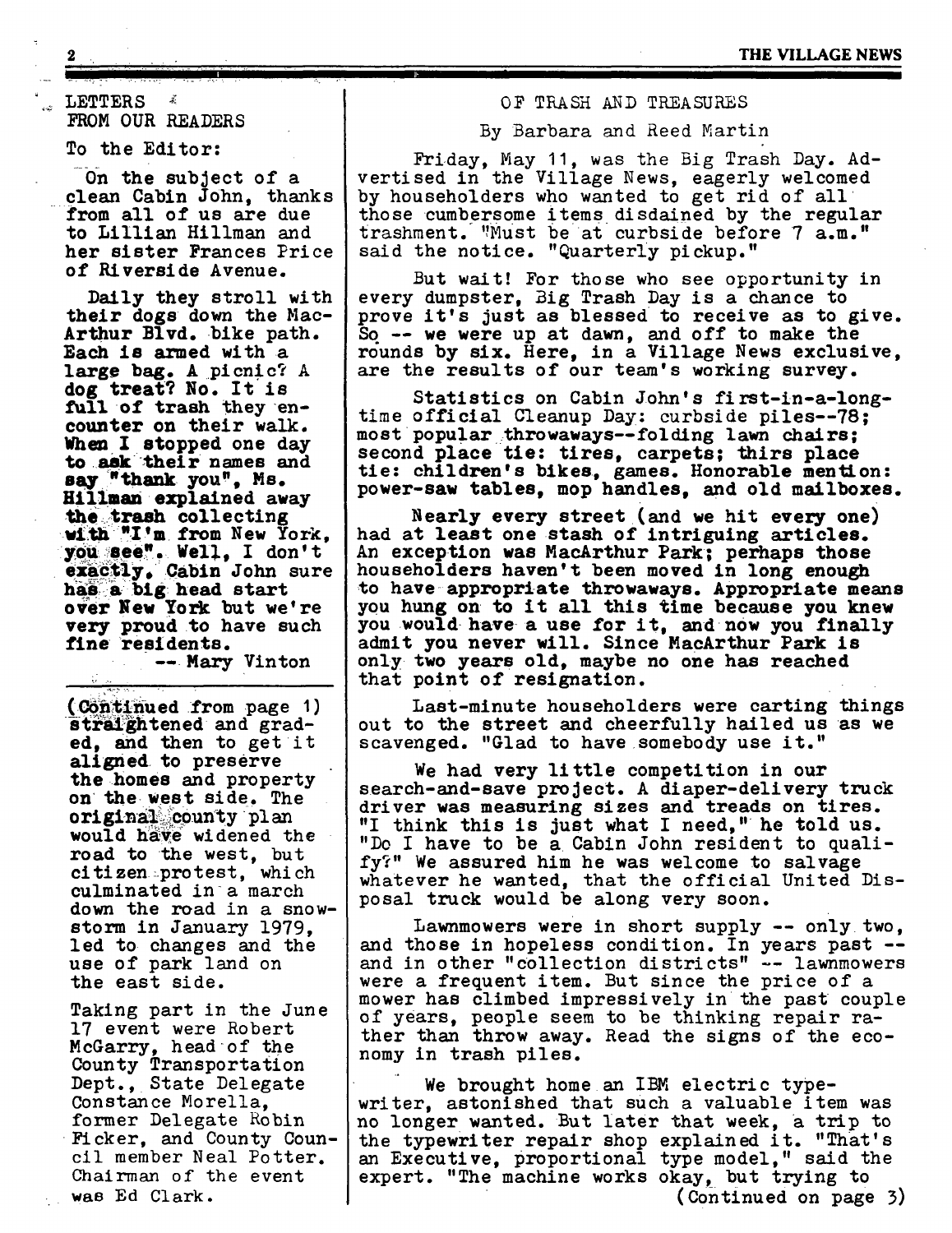## THE VILLAGE NEWS

 $\mathcal{L}_{\mathcal{E}_{\mathcal{E}_{\mathcal{E}}}}$ 

(Continued from page 2) operate it will drive you nuts. IBM made a big mistake putting out that baby. My advice to you is to throw it out in the trash."

A day-glo pink plastic hula hoop lent a touch of nostalgia. And the most heartwrenching treasure was an electric, double-keyboard console pump organ. All it needed -- maybe -- was some carpentry to repair its upporting legs. Music lovers though we are, we just could not think of any place to install a pump organ. and reluctantly left it for United Disposal.

So what treasures did we garner? A good length of heavy wire fencing, with posts. The bottom of a birdbath (which now, matched with a top from the garden shop, sits under our persimmon tree). A child's swing, rocking chair, and see-saw -- all needing a little shopwork before being ready for the grandson. Two very really spectable tennis rackets, and three rolldown bamboo shades for backporch privacy (if we had a backporch). L BOWNER

By 8 a.m. we had zipped up and down every street in town, and were just minutes ahead of the trash truck. It was a fascinating experience and one which we expect to repeat the next time Cabin John has an official pickup day. One family's unwanted stuff is another household's valued find. So join us.

We're entitled to another pickup in August. Maybe we ought to have a"best pile contest" -most artistic, most unusual, most valuable, unlimited heavyweight.

# A MESSAGE FROM THE NEW CITIZENS ASSOCIATION PRESIDENT

On behalf of the new and continuing officers of the Cabin John Citizens Association, I would like to say thanks for the opportunity to serve during the coming year.

We are in need of four more people to join us in the following capacities: 1) co-chairman of the Crab Feast; 2) co-chairman of the December<br>holiday party; 3) chairman of the Public Service Committee; and 4) member of the Western Area Recreation Advisory Board for Montgomery County.<br>Please contact me at 229-6706 if any of these positions interest you.

I am glad to report that so far six designs have been received for the 1984 Cabin John teeshirt design contest. The deadline for entries is June 30. Please submit them to me at 7629 Cabin Road, Cabin John 20818.

--Betsy Lawrence, Ph.D. President, Cabin John Citizens Association GLEN ECHO HIGHLIGHTS...

 $23 - 10$ 

...Cabin John veterinarian Dr. David Zeiler is one of the sponsors of "dogs in art" show currently (until July 4) under way at the Glen Echo Park Gallery.

..."Cool and the Clones" (an avant-garde jazz and rock 'n' roll band) will perform at the Spanish Ballroom on  $July 19 (7:30 p.m.).$ The band is headed by Cabin Johner Eric Ziarko.

...Park Ranger and long time Cabin John resident Diane Leatherman has announced "Midsummer Magic" at the Park on Sunday, July 8. There will be continuous musical and dramatic activity on four stages from noon to 6. **PONE RESEARC** 

COMMUNITY NOTES....

「若原彦」 「開発」

The Cabin John 3-and-**4-Year-01d School is.** accepting applications for the next school year. Please call Carla **Wilkins at 320-5804....** 

Bike riders are reminded that it is dangerous (and illegal) to ride your bike across the Union Arch bridge either on the roadway. or the walkway. It is too easy to take a tumble into oncoming traffic. Always walk your bike across the bridge.

New staff volunteers on the Village News are Lora Feldbaum, handling the community calendar and production, and Cherry Doyle, doing the lay-out. Welcome, and thanks to their loyal predecessors, Susan Luchs and Jeanne Casa- $\cdot$ mento.